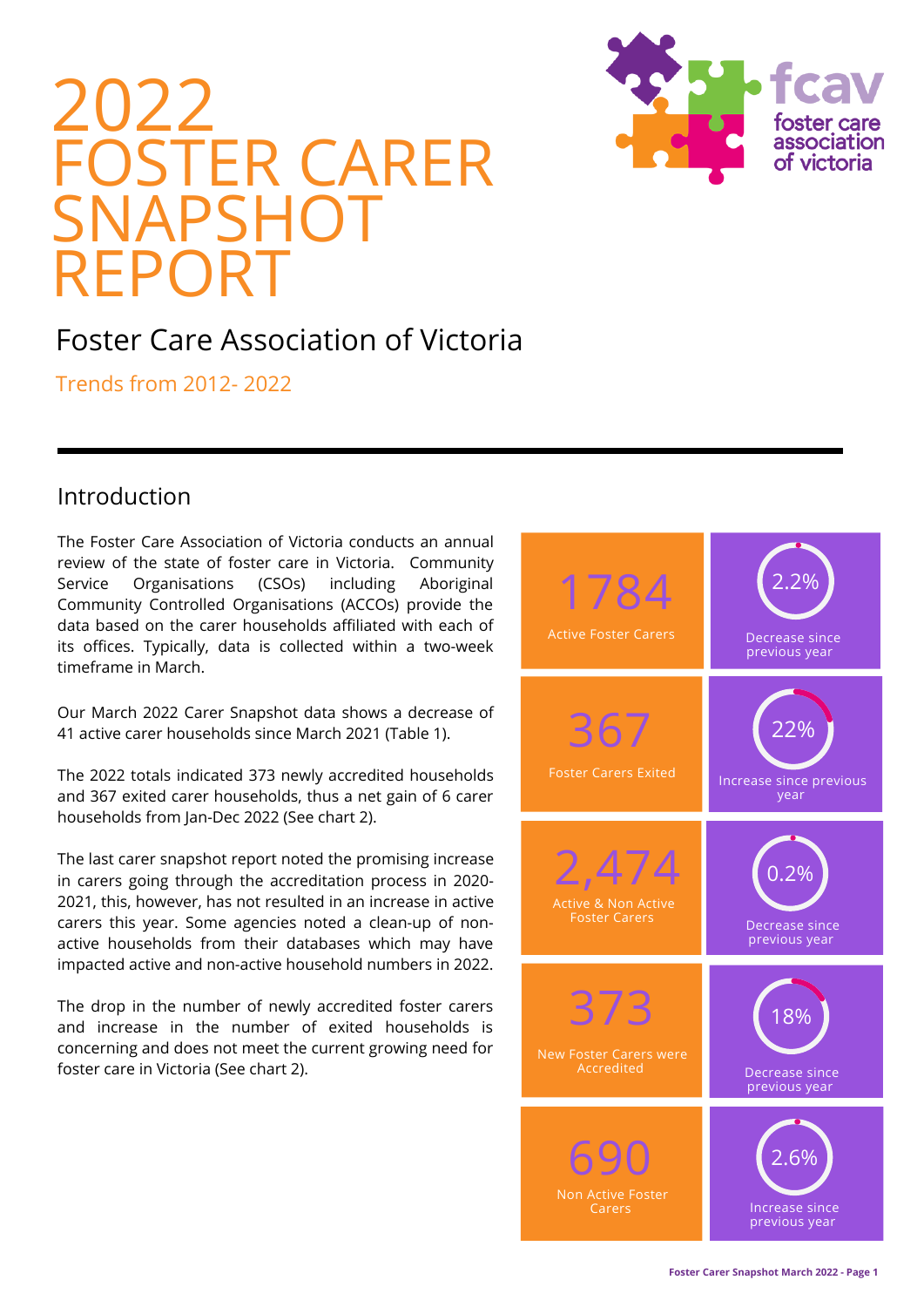# Carer Snapshot Definitions:

**Active carer households -** has a current placement or is available for a placement referral. **Non-Active carer households -** on 'hold' or on a break. **In accreditation process –** started the accreditation training.

### **Table 1. Number of active, non-active and in accreditation carer households from 2012 - 2022**

| As at March each year | Active | Non-Active | Active + Non Active | In Accreditation |
|-----------------------|--------|------------|---------------------|------------------|
| 2022                  | 1,784  | 690        | 2,474               | 309              |
| 2021                  | 1,825  | 672        | 2,497               | 325              |
| 2020                  | 1,885  | 489        | 2,374               | 418              |
| 2019                  | 1,862  | 504        | 2,366               | 365              |
| 2018                  | 1,808  | 510        | 2,318               | 357              |
| 2017                  | 1,953  | 465        | 2,418               | 362              |
| 2016                  | 1,858  | 485        | 2,343               | 303              |
| 2015                  | 1,800  | 427        | 2,227               | 370              |
| 2014                  | 1,702  | 428        | 2,130               | 281              |
| 2013                  | 1,546  | 302        | 1,848               | 428              |
| 2012                  | 1,541  | 366        | 1,907               | 281              |
|                       |        |            |                     |                  |

**from 2011- 2020.**



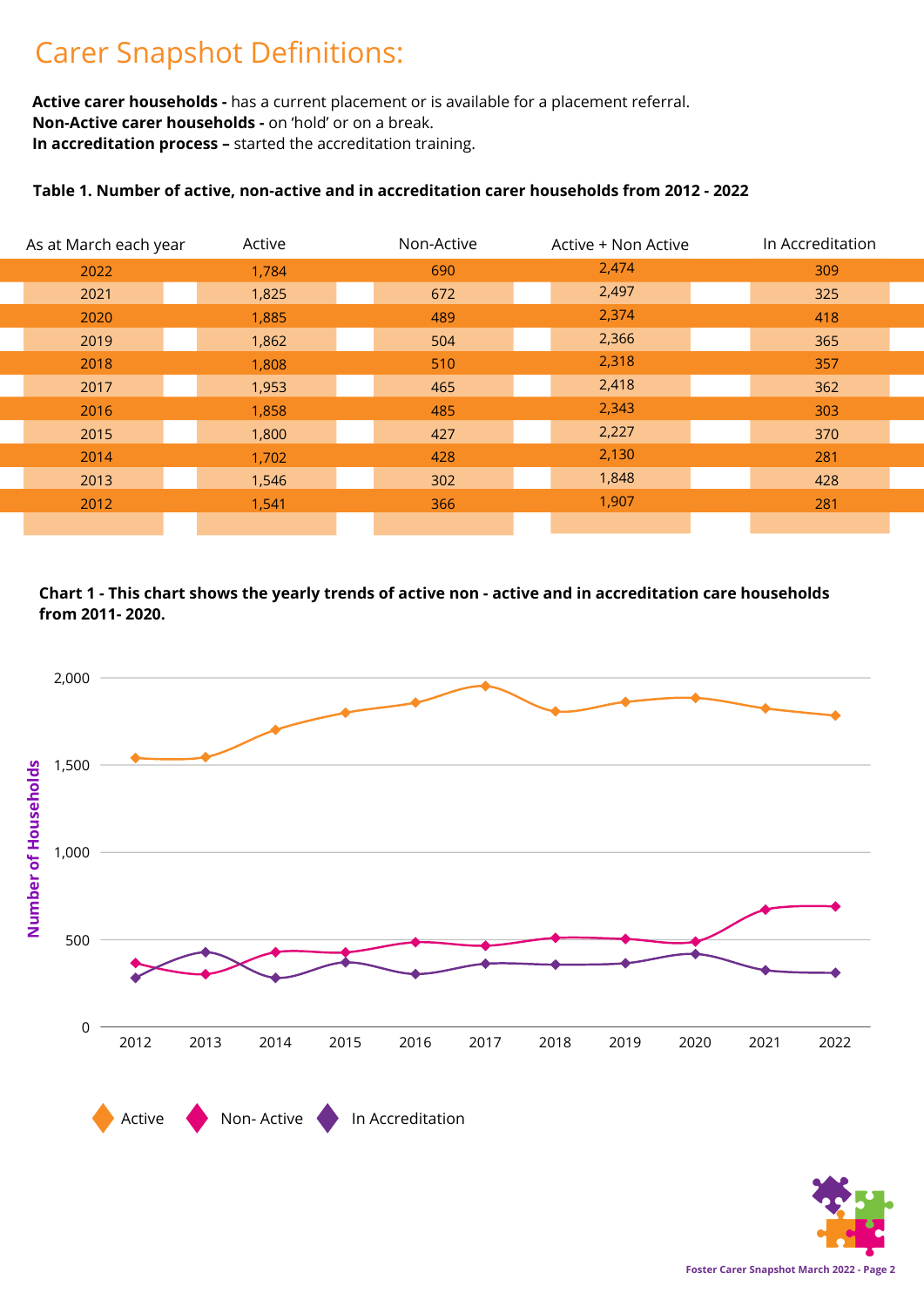# Active Carer Households by Community Service Organisations (CSO) in Each DFFH Division & Area

Community Service Organisations provide the data based on the CSO office that is linked to the carer household. Note: Active carer household placements may differ from previous years due to reallocation to different or new CSO localities.



| <b>NORTH - Active Carers</b>                                                                                                    |            | <b>SOUTH - Active Carers</b>                                                                                                                            |     | <b>EAST - Active Carers</b>                                                                                 |     | <b>West - Active Carers</b>                                                                                                                                |           |
|---------------------------------------------------------------------------------------------------------------------------------|------------|---------------------------------------------------------------------------------------------------------------------------------------------------------|-----|-------------------------------------------------------------------------------------------------------------|-----|------------------------------------------------------------------------------------------------------------------------------------------------------------|-----------|
| <b>Hume Moreland</b>                                                                                                            |            | <b>Bayside Peninsular</b>                                                                                                                               |     | Goulburn                                                                                                    |     | <b>Baron</b>                                                                                                                                               |           |
| Anglicare<br><b>Total</b>                                                                                                       | 62         | <b>Key Assets</b><br>OzChild<br>Victorian Aboriginal Child Care Agency<br><b>Total</b>                                                                  | 158 | <b>Berry Steet</b><br>Rumbalara Aboriginal Co-Op<br>Total                                                   | 54  | Barwon Child, Youth & Family Services<br><b>Mackillop Family Services</b><br>Wathaurong Aboriginal Co-Operative                                            |           |
| <b>Mallee</b><br>Mallee Accommodation and Support Program<br>Mallee District Aboriginal Services<br>Mallee Family Care<br>Total | 35         | <b>Southern Melbourne</b><br>Anglicare<br><b>Berry Street</b><br><b>Life Without Barriers</b><br><b>Mackillop Family Services</b><br>OzChild<br>Uniting |     | <b>Inner Eastern Melbourne</b><br>Anglicare<br>Mackillop Family Services<br>Key Assets<br><b>Total</b>      | 165 | <b>Total</b><br><b>Brimbank Melton</b><br><b>Life Without Barriers</b><br>OzChild<br><b>Total</b>                                                          | 118<br>92 |
| Loddon<br><b>Mackillop Family Services</b>                                                                                      |            | <b>Total</b><br><b>Outer Gippsland</b>                                                                                                                  | 261 | <b>Ovens Murray</b><br>Upper Murray Family Care<br><b>Total</b>                                             | 21  | <b>Central Highlands</b><br><b>Berry Street</b><br>Child and Family Services<br><b>Total</b>                                                               | 109       |
| <b>Total</b><br>North Eastern Melbourne<br>Anglicare<br>Berry Street                                                            | 5          | Uniting<br>Gippsland and East Aboriginal Co-op<br><b>Total</b>                                                                                          | 56  | <b>Outer Eastern Melbourne</b><br>Anchor Foster Care<br>Anglicare<br>Victorian Aboriginal Child Care Agency |     | <b>Western District</b><br>Brophy Family and Youth Services<br><b>Mackillop Family Services</b><br>Uniting                                                 |           |
| <b>Mackillop Family Services</b><br>Victorian Aboriginal Child Care Agency                                                      |            | <b>Inner Gippsland</b><br>Anglicare                                                                                                                     |     | <b>Total</b>                                                                                                | 70  | <b>Total</b>                                                                                                                                               | 93        |
| <b>Total</b><br><b>Total North Division</b>                                                                                     | 220<br>322 | <b>Berry Street</b><br>OzChild<br><b>Quantum Support Services</b><br>Victorian Aboriginal Childcare Agency<br><b>Total</b>                              |     | <b>Total East Division</b>                                                                                  | 310 | <b>Western Melbourne</b><br>Anglicare<br>Baptcare<br><b>Mackillop Family Services</b><br>Uniting<br>Victorian Aboriginal Child Care Agency<br><b>Total</b> | 141       |
|                                                                                                                                 |            | <b>Total South Division</b>                                                                                                                             | 599 |                                                                                                             |     | <b>Total West Division</b>                                                                                                                                 | 553       |

**Total Across All Divisions 1784**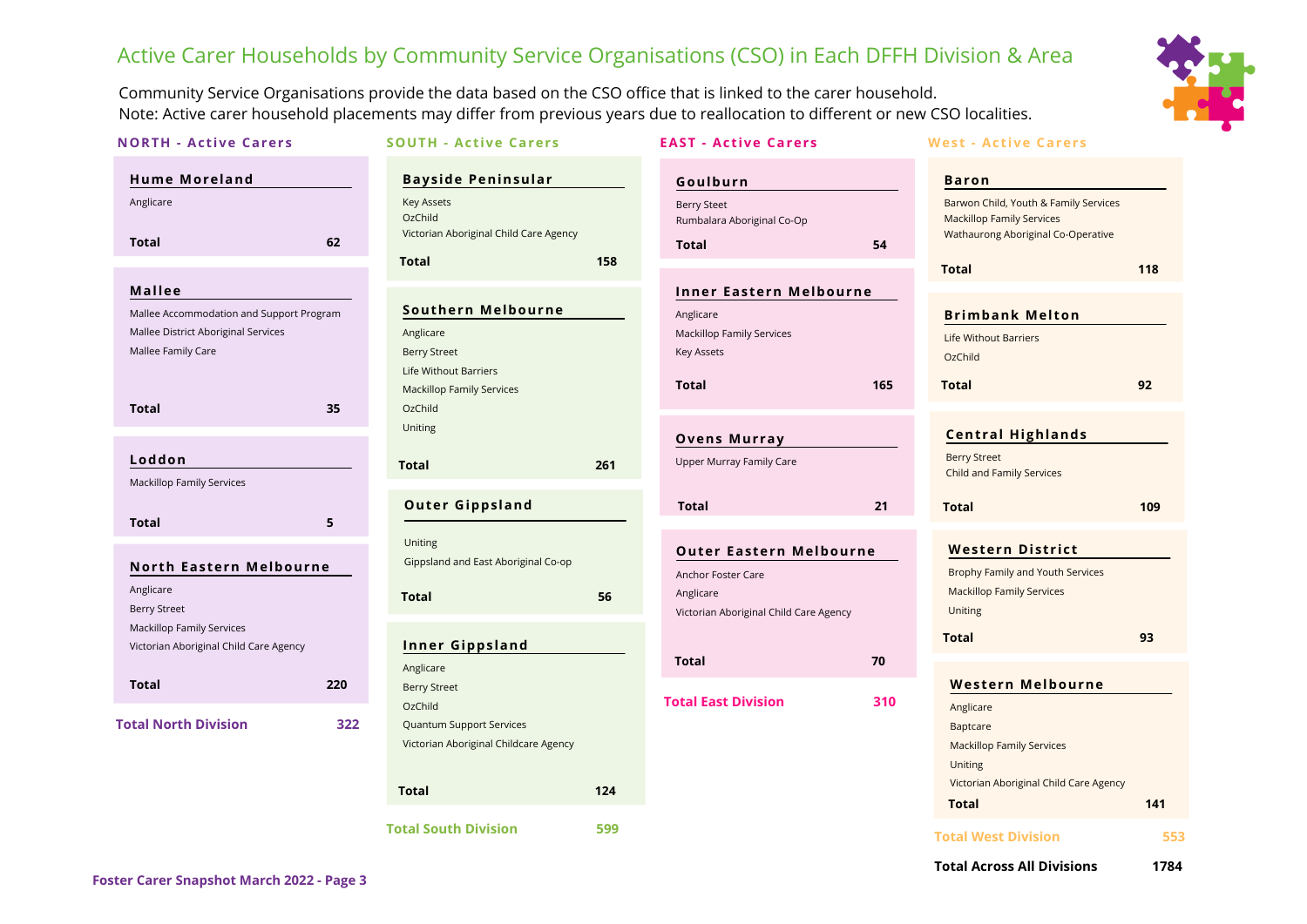## Active, Non-Active and In Accrediation Carer Households By DFFH Divisions & Areas



#### **Carer Snapshot Definitions:**

**Active carer households -** has a current placement or is available for a placement referral.

**Non-Active carer households** - on 'hold' or on a break.

**In accreditation process** – started the accreditation training.

|                                | Area                                               | <b>Active</b>                    | <b>Non-Active</b>               | In Accreditation             |
|--------------------------------|----------------------------------------------------|----------------------------------|---------------------------------|------------------------------|
| <b>DFFH</b><br><b>Division</b> | North<br>South<br>East<br>West<br>Total across all | 322<br>599<br>310<br>552<br>1784 | 140<br>180<br>159<br>211<br>690 | 35<br>92<br>44<br>138<br>309 |
|                                |                                                    |                                  |                                 |                              |

| <b>Mallee</b><br>35<br>8<br><b>Ovens Murrary</b><br>Loddon<br>Goulburn<br>$\circ$                                                      | Active           | <b>Non-Active</b> | In Accreditation |
|----------------------------------------------------------------------------------------------------------------------------------------|------------------|-------------------|------------------|
| 62<br><b>Hume Moreland</b><br><b>Outer Eastern Melbourne</b><br>21                                                                     | 21<br>54<br>- 70 | 57<br>37          | 14               |
| 106<br>North East Melbourne<br>220<br>20<br><b>Inner Eastern Melbourne</b><br>322<br>140<br>35<br>Total across all<br>Total across all | 165<br>310       | 62<br>159         | 19<br>44         |

|       | Area                      | <b>Active</b> | <b>Non-Active</b> | <b>In Accreditation</b> |
|-------|---------------------------|---------------|-------------------|-------------------------|
| South | <b>Outer Gippsland</b>    | 65            | 19                | 23                      |
|       | <b>Inner Gippsland</b>    | 124           | 25                | 12                      |
|       | <b>Southern Melbourne</b> | 261           | 109               | 39                      |
|       | <b>Bayside Peninsula</b>  | 158           | 27                | 18                      |
|       | <b>Total across all</b>   | 599           | 180               | 92                      |

|      | Area                     | <b>Active</b> | <b>Non-Active</b> | <b>In Accreditation</b> |
|------|--------------------------|---------------|-------------------|-------------------------|
| West | <b>Western District</b>  | 93            | 17                | 18                      |
|      | <b>Barwon</b>            | 118           | 77                | 68                      |
|      | <b>Central Highlands</b> | 109           | 40                | 10                      |
|      | <b>Western Melbourne</b> | 141           | 63                | 35                      |
|      | <b>Brimbank Melton</b>   | 92            | 14                | 7                       |
|      | <b>Total across all</b>  | 553           | 211               | 138                     |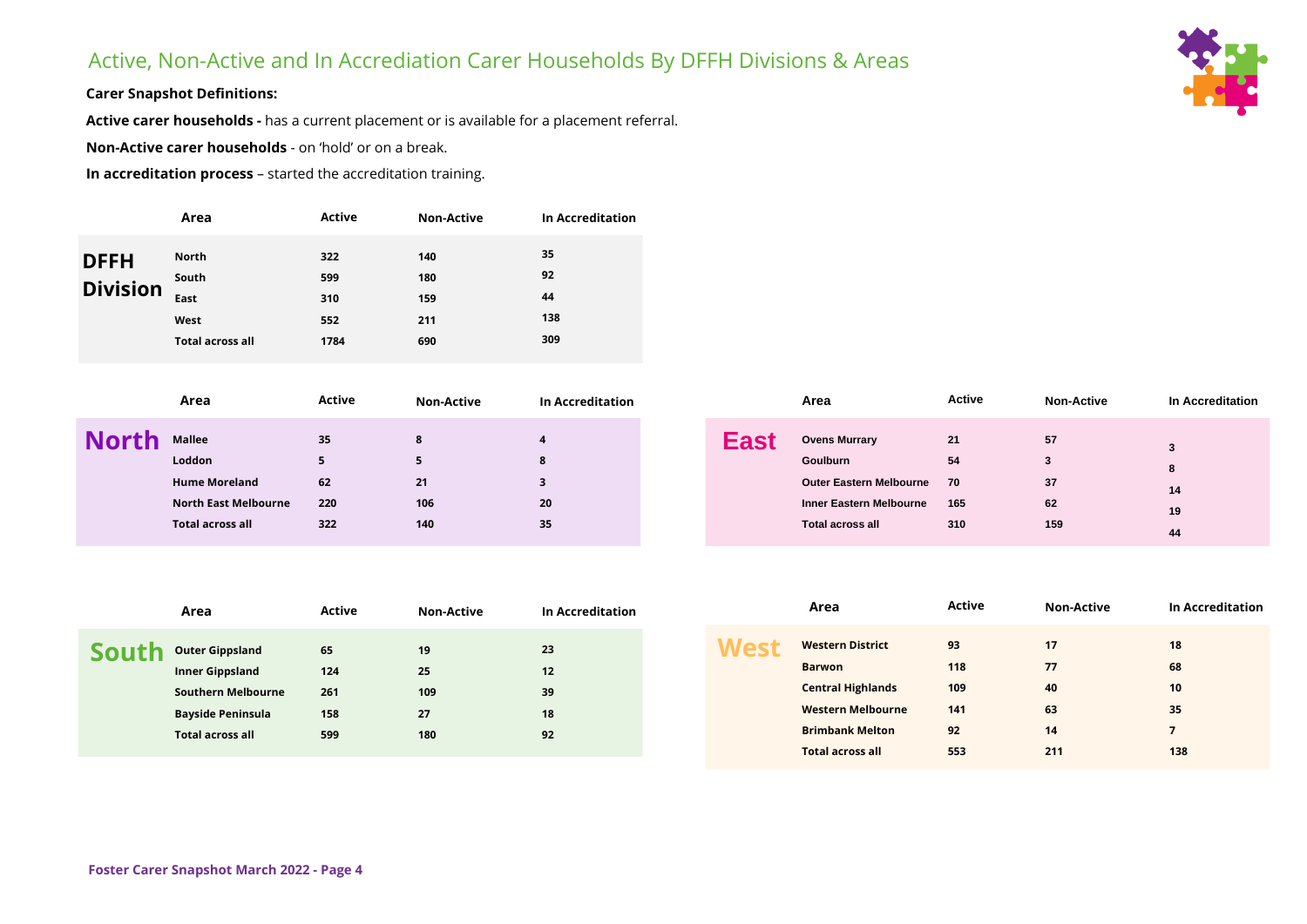# Total Newly Accredited and Exited Carer Households

In addition to our Carer Snapshot data we asked CSO's to provide the number of households they accredited and exited over the whole of 2021. This data indicates 373 newly accredited households and 367 exited households, hence a net gain of 6 carer households across the state.



### **Chart 2 - 2018 - 2022 total newly accredited and exited foster carer households.**